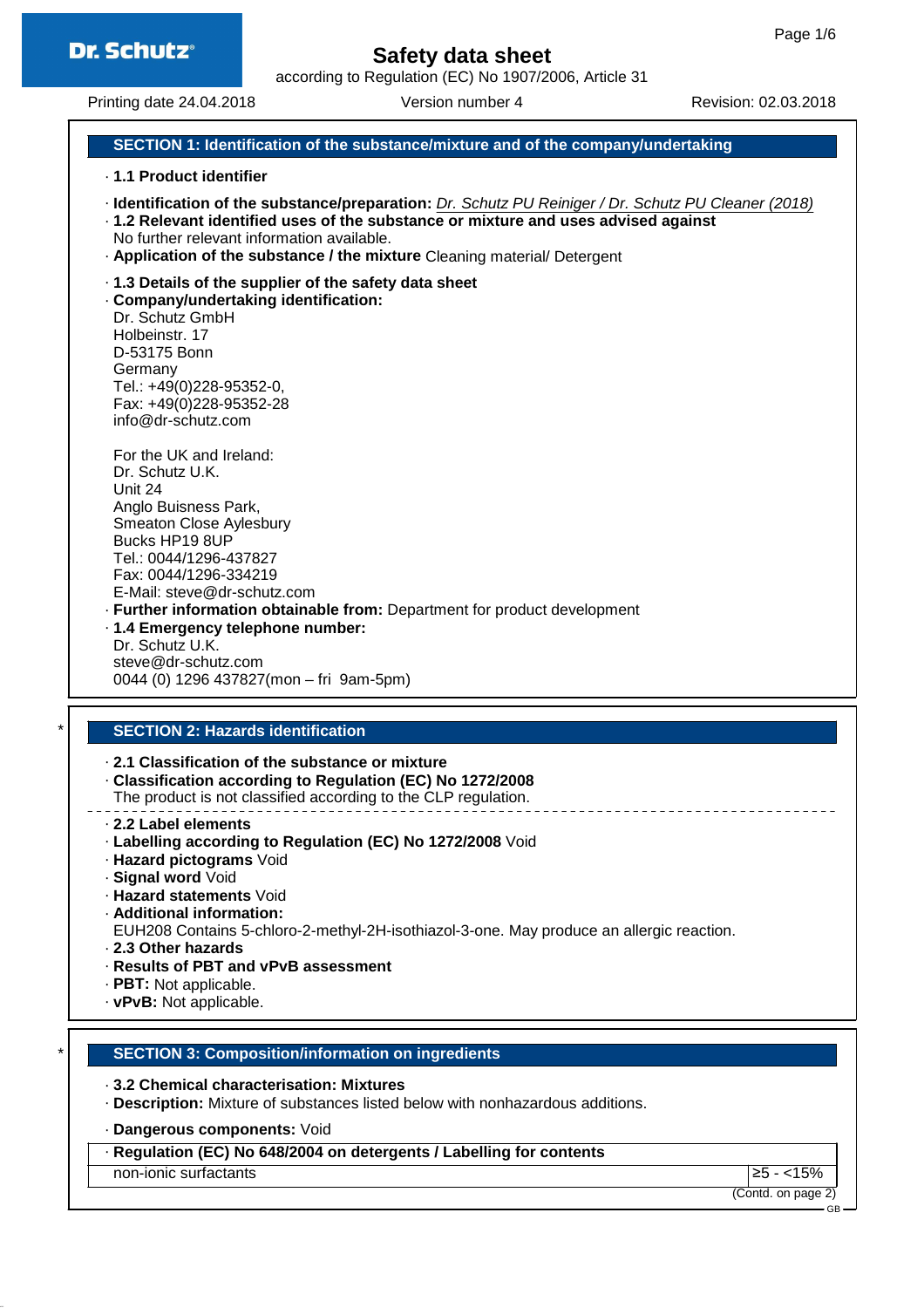## **Dr. Schutz®**

## **Safety data sheet**

according to Regulation (EC) No 1907/2006, Article 31

Printing date 24.04.2018 **Version number 4** Revision: 02.03.2018

(Contd. of page 1)

### **Identification of the substance/preparation:** Dr. Schutz PU Reiniger / Dr. Schutz PU Cleaner (2018)

#### anionic surfactants <5%

preservation agents (2-BROMO-2-NITROPROPANE-1,3-DIOL,

METHYLISOTHIAZOLINONE, GLUTARAL), perfumes (LIMONENE)

· **Additional information:** For the wording of the listed hazard phrases refer to section 16.

### **SECTION 4: First aid measures**

- · **4.1 Description of first aid measures**
- · **General information:**

Immediately remove any clothing soiled by the product.

No special measures required.

- · **After inhalation:** Supply fresh air; consult doctor in case of complaints.
- · **After skin contact:** Generally the product does not irritate the skin.
- · **After eye contact:**

Rinse opened eye for several minutes under running water. If symptoms persist, consult a doctor.

- · **After swallowing:** Rinse out mouth and then drink plenty of water.
- · **4.2 Most important symptoms and effects, both acute and delayed** No further relevant information available.
- · **4.3 Indication of any immediate medical attention and special treatment needed**

No further relevant information available.

### **SECTION 5: Firefighting measures**

- · **5.1 Extinguishing media**
- · **Suitable extinguishing agents:** Use fire extinguishing methods suitable to surrounding conditions.
- · **For safety reasons unsuitable extinguishing agents:** Not applicable.
- · **5.2 Special hazards arising from the substance or mixture** No further relevant information available.
- · **5.3 Advice for firefighters**
- · **Protective equipment:** No special measures required.
- · **Additional information**

Dispose of fire debris and contaminated fire fighting water in accordance with official regulations.

### **SECTION 6: Accidental release measures**

- · **6.1 Personal precautions, protective equipment and emergency procedures** Not required.
- · **6.2 Environmental precautions:** Do not allow to enter sewers/ surface or ground water.
- · **6.3 Methods and material for containment and cleaning up:** Absorb with liquid-binding material (sand, diatomite, acid binders, universal binders, sawdust).
- · **6.4 Reference to other sections**

See Section 7 for information on safe handling.

See Section 8 for information on personal protection equipment.

See Section 13 for disposal information.

### **SECTION 7: Handling and storage**

- · **7.1 Precautions for safe handling** No special measures required.
- · **Information about fire and explosion protection:** No special measures required.
- · **7.2 Conditions for safe storage, including any incompatibilities**

· **Storage:**

- · **Requirements to be met by storerooms and receptacles:** No special requirements.
- · **Information about storage in one common storage facility:** Not required.
- · **Further information about storage conditions:** Store receptacle in a well ventilated area.

(Contd. on page 3) GB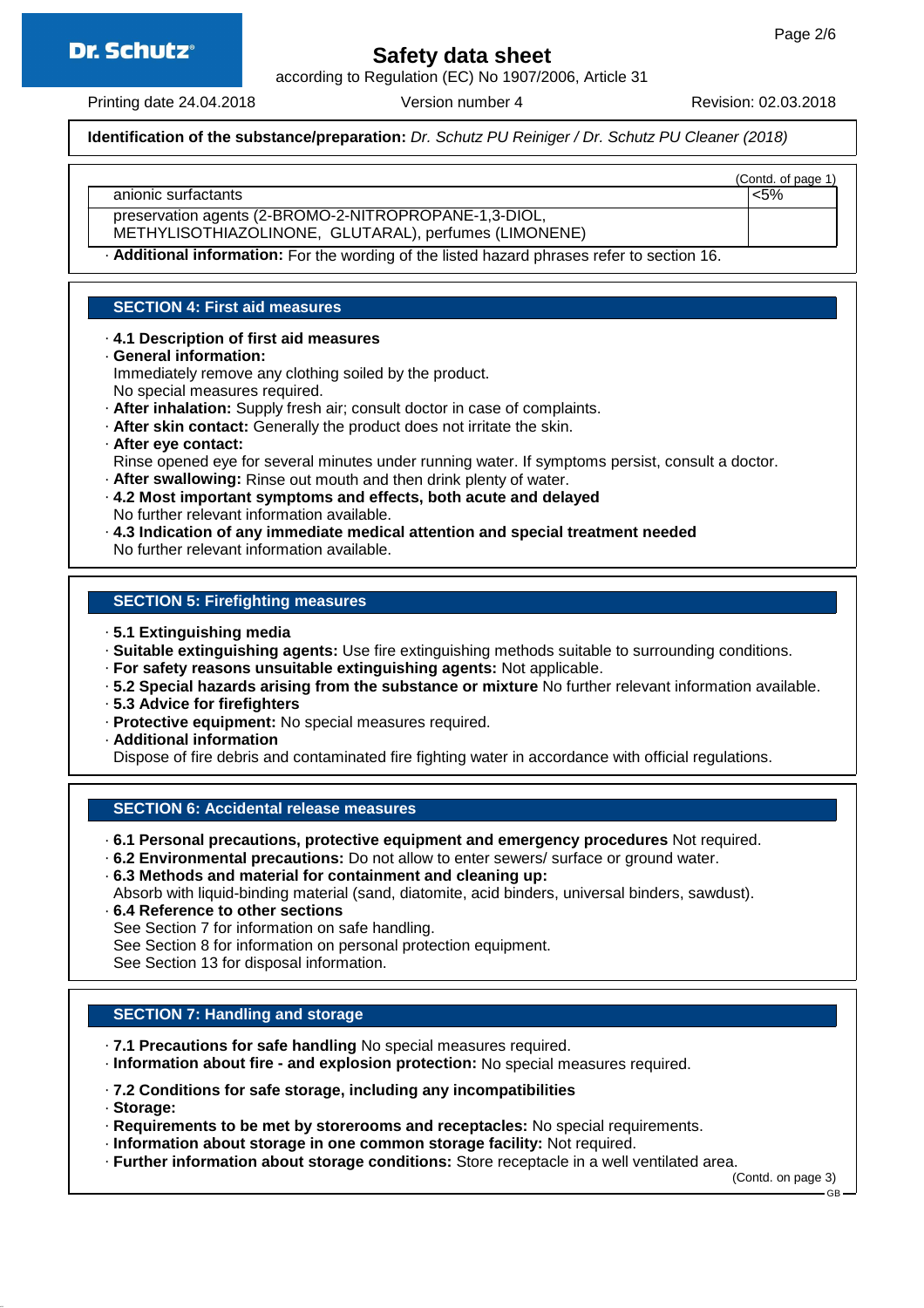## **Dr. Schutz®**

### **Safety data sheet**

according to Regulation (EC) No 1907/2006, Article 31

Printing date 24.04.2018 **Version number 4** Revision: 02.03.2018

**Identification of the substance/preparation:** Dr. Schutz PU Reiniger / Dr. Schutz PU Cleaner (2018)

· **7.3 Specific end use(s)** No further relevant information available.

(Contd. of page 2)

**SECTION 8: Exposure controls/personal protection**

· **Additional information about design of technical facilities:** No further data; see item 7.

- · **8.1 Control parameters**
- · **Exposure limit values:**

The product does not contain any relevant quantities of materials with critical values that have to be monitored at the workplace.

· **Additional information:** The lists valid during the making were used as basis.

- · **8.2 Exposure controls**
- · **Occupational exposure controls:**
- · **General protective and hygienic measures:**

The usual precautionary measures are to be adhered to when handling chemicals.

- · **Respiratory protection:** Not required.
- · **Protection of hands:**

The glove material has to be impermeable and resistant to the product/ the substance/ the preparation. Due to missing tests no recommendation to the glove material can be given for the product/ the preparation/ the chemical mixture.

Selection of the glove material on consideration of the penetration times, rates of diffusion and the degradation

· **Material of gloves**

The selection of the suitable gloves does not only depend on the material, but also on further marks of quality and varies from manufacturer to manufacturer. As the product is a preparation of several substances, the resistance of the glove material can not be calculated in advance and has therefore to be checked prior to the application.

· **Penetration time of glove material** The exact break trough time has to be found out by the manufacturer of the protective gloves and has to be observed.

- · **Eye protection:** Goggles recommended during refilling
- · **Body protection:** Light weight protective clothing

| . 9.1 Information on basic physical and chemical properties<br><b>General Information</b> |                                               |
|-------------------------------------------------------------------------------------------|-----------------------------------------------|
| · Appearance:                                                                             |                                               |
| Form:                                                                                     | Fluid                                         |
| Colour:                                                                                   | Colourless                                    |
| · Odour:                                                                                  | Fruit-like                                    |
| · Odour threshold:                                                                        | Not determined.                               |
| ⋅ pH-value at 20°C:                                                                       | 9.5                                           |
| Change in condition                                                                       |                                               |
| <b>Melting point/freezing point:</b>                                                      | Undetermined.                                 |
| Initial boiling point and boiling range: 100°C                                            |                                               |
| · Flash point:                                                                            | Not applicable.                               |
| · Flammability (solid, gas):                                                              | Not applicable.                               |
| Decomposition temperature:                                                                | Not determined.                               |
| · Auto-ignition temperature:                                                              | Product is not selfigniting.                  |
| · Explosive properties:                                                                   | Product does not present an explosion hazard. |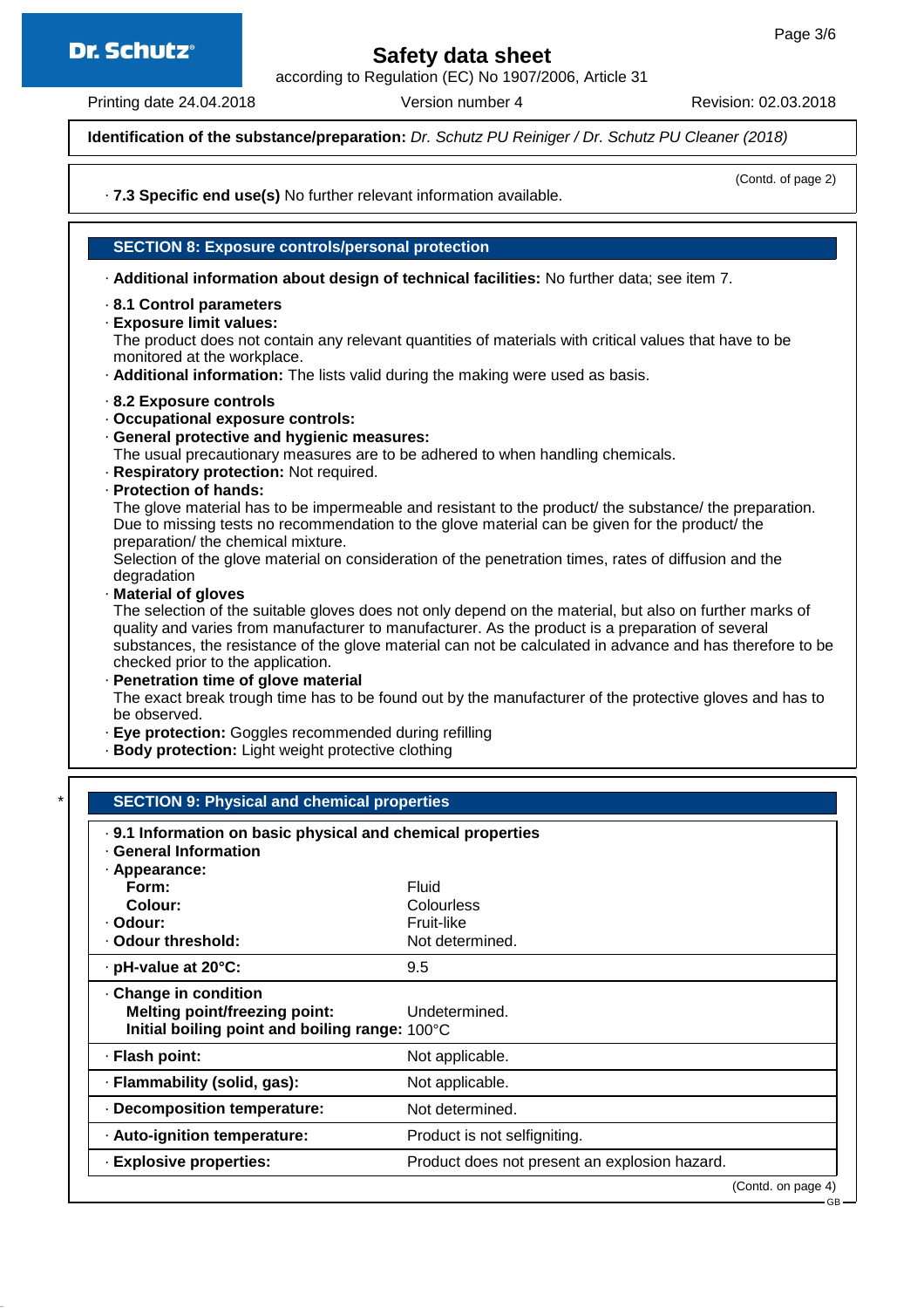according to Regulation (EC) No 1907/2006, Article 31

Printing date 24.04.2018 **Version number 4** Revision: 02.03.2018

### **Identification of the substance/preparation:** Dr. Schutz PU Reiniger / Dr. Schutz PU Cleaner (2018)

|                                           | (Contd. of page 3)                         |
|-------------------------------------------|--------------------------------------------|
| · Explosion limits:                       |                                            |
| Lower:                                    | Not determined.                            |
| Upper:                                    | Not determined.                            |
| Vapour pressure at 20°C:                  | 23 hPa                                     |
| ⋅ Density at 20°C:                        | 1.003 $g/cm3$                              |
| · Relative density                        | Not determined.                            |
| · Vapour density                          | Not determined.                            |
| · Evaporation rate                        | Not determined.                            |
| · Solubility in / Miscibility with        |                                            |
| water:                                    | Not miscible or difficult to mix.          |
| · Partition coefficient: n-octanol/water: | Not determined.                            |
| · Viscosity:                              |                                            |
| Dynamic:                                  | Not determined.                            |
| Kinematic at 20°C:                        | 15 s (ISO 3 mm)                            |
| · Solvent content:                        |                                            |
| <b>Organic solvents:</b>                  | 0.1%                                       |
| VOC (EC)                                  | 0.1%                                       |
| . 9.2 Other information                   | No further relevant information available. |

### **SECTION 10: Stability and reactivity**

- · **10.1 Reactivity** see section "Possibility of hazardous reactions".
- · **10.2 Chemical stability** No information available.
- · **Conditions to avoid:** No decomposition if used according to specifications.
- · **10.3 Possibility of hazardous reactions** No dangerous reactions known.
- · **10.4 Conditions to avoid** No further relevant information available.
- · **10.5 Incompatible materials:** No further relevant information available.
- · **10.6 Hazardous decomposition products:** No dangerous decomposition products known.

### **SECTION 11: Toxicological information**

- · **11.1 Information on toxicological effects**
- · **Acute toxicity** Based on available data, the classification criteria are not met.
- · **Primary irritant effect:**
- · **Skin corrosion/irritation** Based on available data, the classification criteria are not met.
- · **Serious eye damage/irritation** Based on available data, the classification criteria are not met.
- · **Respiratory or skin sensitisation** Based on available data, the classification criteria are not met.
- · **CMR effects (carcinogenity, mutagenicity and toxicity for reproduction)**
- · **Germ cell mutagenicity** Based on available data, the classification criteria are not met.
- · **Carcinogenicity** Based on available data, the classification criteria are not met.
- · **Reproductive toxicity** Based on available data, the classification criteria are not met.
- · **STOT-single exposure** Based on available data, the classification criteria are not met.
- · **STOT-repeated exposure** Based on available data, the classification criteria are not met.
- · **Aspiration hazard** Based on available data, the classification criteria are not met.

### **SECTION 12: Ecological information**

- · **12.1 Toxicity**
- · **Aquatic toxicity:** No further relevant information available.

(Contd. on page 5)

GB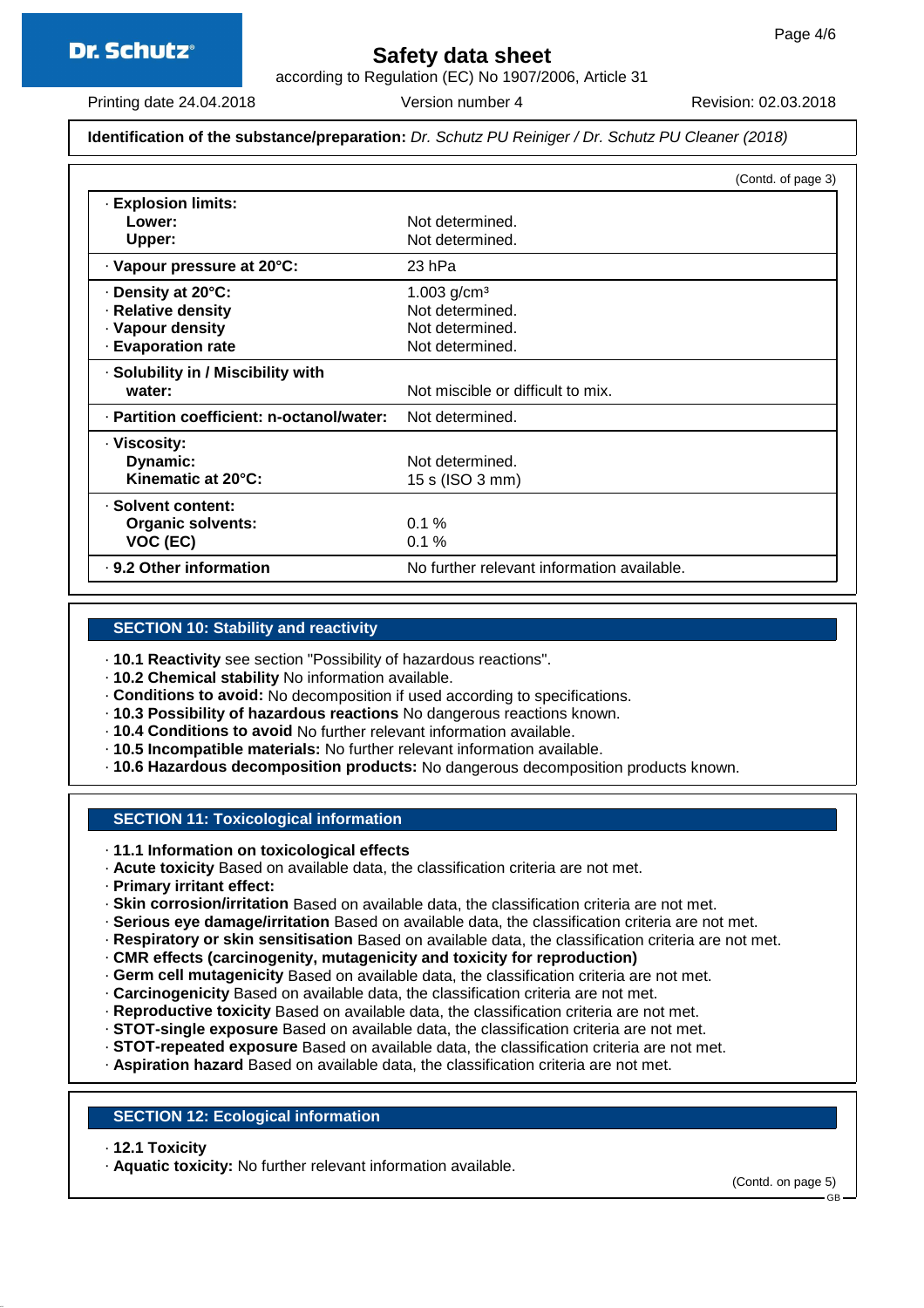

according to Regulation (EC) No 1907/2006, Article 31

Printing date 24.04.2018 **Version number 4** Revision: 02.03.2018

**Identification of the substance/preparation:** Dr. Schutz PU Reiniger / Dr. Schutz PU Cleaner (2018)

(Contd. of page 4)

- · **12.2 Persistence and degradability** No further relevant information available.
- · **12.3 Bioaccumulative potential** No further relevant information available.
- · **12.4 Mobility in soil** No further relevant information available.
- · **Additional ecological information:**
- · **General notes:**

Water hazard class 1 (German Regulation) (Self-assessment): slightly hazardous for water Do not allow to reach ground water/water course. Do not allow undiluted product or large quantities of it to reach sewage system.

- · **12.5 Results of PBT and vPvB assessment**
- · **PBT:** Not applicable.
- · **vPvB:** Not applicable.
- · **12.6 Other adverse effects** No further relevant information available.

**SECTION 13: Disposal considerations**

· **13.1 Waste treatment methods**

· **Recommendation** Smaller quantities can be disposed of with household waste.

· **European waste catalogue**

20 01 30 detergents other than those mentioned in 20 01 29

· **Uncleaned packaging:**

· **Recommendation:** Disposal must be made according to official regulations.

| <b>SECTION 14: Transport information</b>                                            |                 |  |
|-------------------------------------------------------------------------------------|-----------------|--|
| . 14.1 UN-Number<br>· ADR, ADN, IMDG, IATA                                          | Void            |  |
| . 14.2 UN proper shipping name<br>· ADR, ADN, IMDG, IATA                            | Void            |  |
| · 14.3 Transport hazard class(es)                                                   |                 |  |
| · ADR, ADN, IMDG, IATA<br>· Class                                                   | Void            |  |
| ⋅ 14.4 Packing group<br>· ADR, IMDG, IATA                                           | Void            |  |
| . 14.5 Environmental hazards:                                                       | Not applicable. |  |
| 14.6 Special precautions for user                                                   | Not applicable. |  |
| · 14.7 Transport in bulk according to Annex II of<br><b>Marpol and the IBC Code</b> | Not applicable. |  |
| · UN "Model Regulation":                                                            | Void            |  |

### **SECTION 15: Regulatory information**

· **15.1 Safety, health and environmental regulations/legislation specific for the substance or mixture**

- · **Directive 2012/18/EU**
- · **Named dangerous substances ANNEX I** None of the ingredients is listed.
- · **15.2 Chemical safety assessment:** A Chemical Safety Assessment has not been carried out.

(Contd. on page 6)

GB